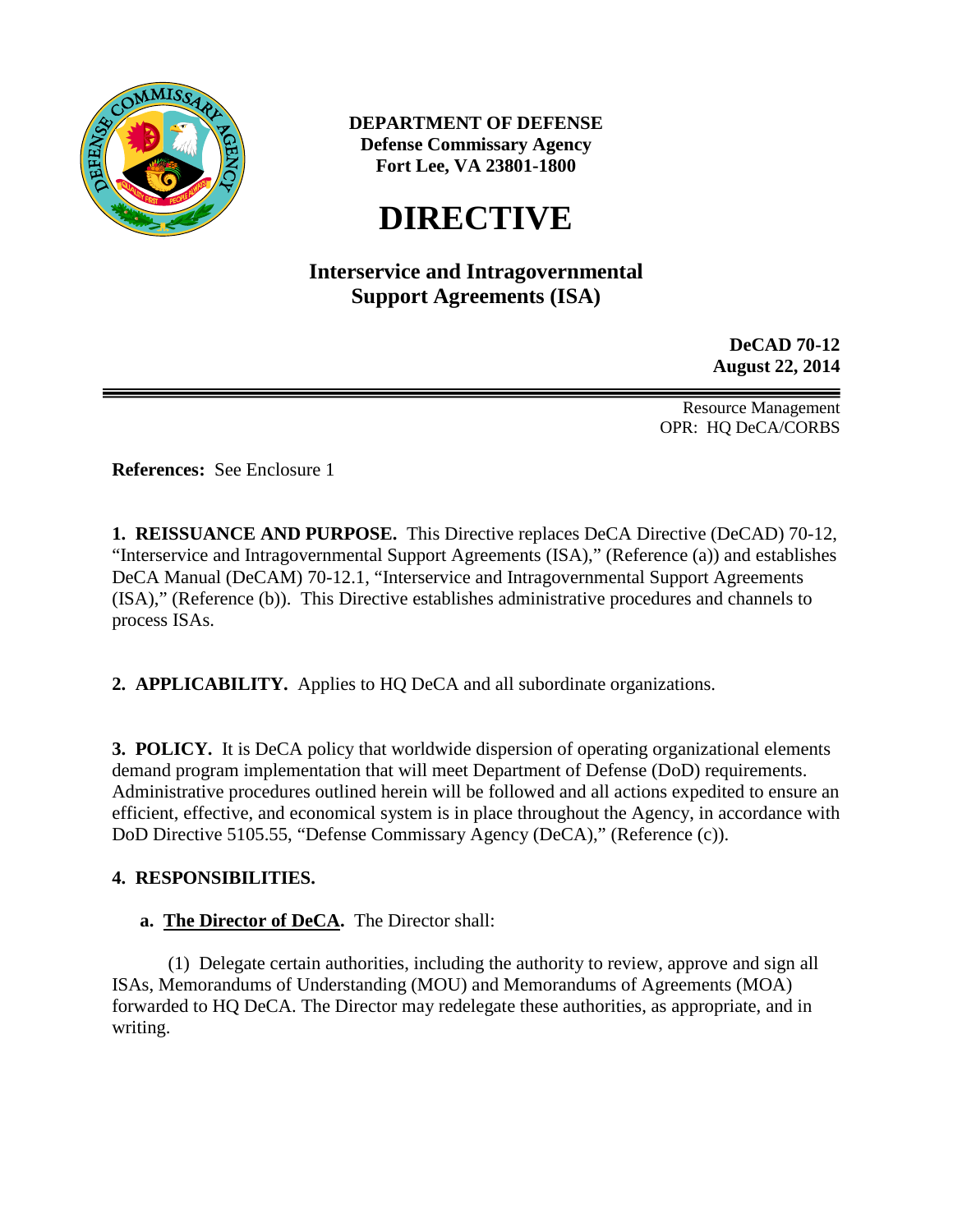(2) The Director of DeCA has delegated the Deputy Director to act and exercise the powers necessary to review, approve and sign all DeCA HQ Level ISAs, MOUs, and MOAs.

(3) The Director of DeCA has delegated the Executive Director of Store Operations to act and exercise the powers necessary to review, approve and sign all DeCA Store Level ISAs, MOUs, and MOAs.

#### **b. Chief Financial Officer (CFO).** The CFO shall:

(1) Appoint an Agency Support Agreement Manager (ASAM) from assigned Resource Management Directorate (RM) staff resources, to serve as the DeCA central single point of contact (POC) for all policy, coordination and promotional matters concerning ISA support.

(2) Serve as the DeCA designated official responsible for certifying the availability of funds and approval of funding arrangements contained in agreements.

(3) Appoint Support Agreement Managers (SAM) within the store execution RM staff to administer the program and serve as the POC for matters involving the ISA program

#### **c. Agency Support Agreement Manager (ASAM).** The ASAM shall**:**

(1) Develop an ISA program that will meet the requirements of DoD Instruction 4000.19, "Support Agreements" (Reference (d)) and administer the program in consonance with DoD "Financial Management Regulation" 7000.14-R (Reference (e)).

(2) Coordinate program matters with SAM assigned to DeCA and other DoD Component, Government departments, other Federal agencies, contractors, and private sector organizations, as necessary.

(3) Ensure program compliance with the Federal Managers' Financial Integrity Act of 1982, as implemented by DeCAD 70-2, "Internal Control Program" (Reference (f)).

(4) Conduct ISA training for DeCA personnel assigned ISA responsibilities.

(5) Conduct an audit review of all ISAs received at HQ DeCA to ensure compliance with DoD directives and correctness of content.

(6) Ensure dissemination of DoD policies relating to ISAs to the lowest applicable subordinate organization.

(7) Provide assistance to all organizations (internal and external) in the conduct of the DeCA ISA program.

(8) Coordinates with the Budget Branch to provide input to required budget submissions, provide input to request for funding above the estimated amounts, obtain data on final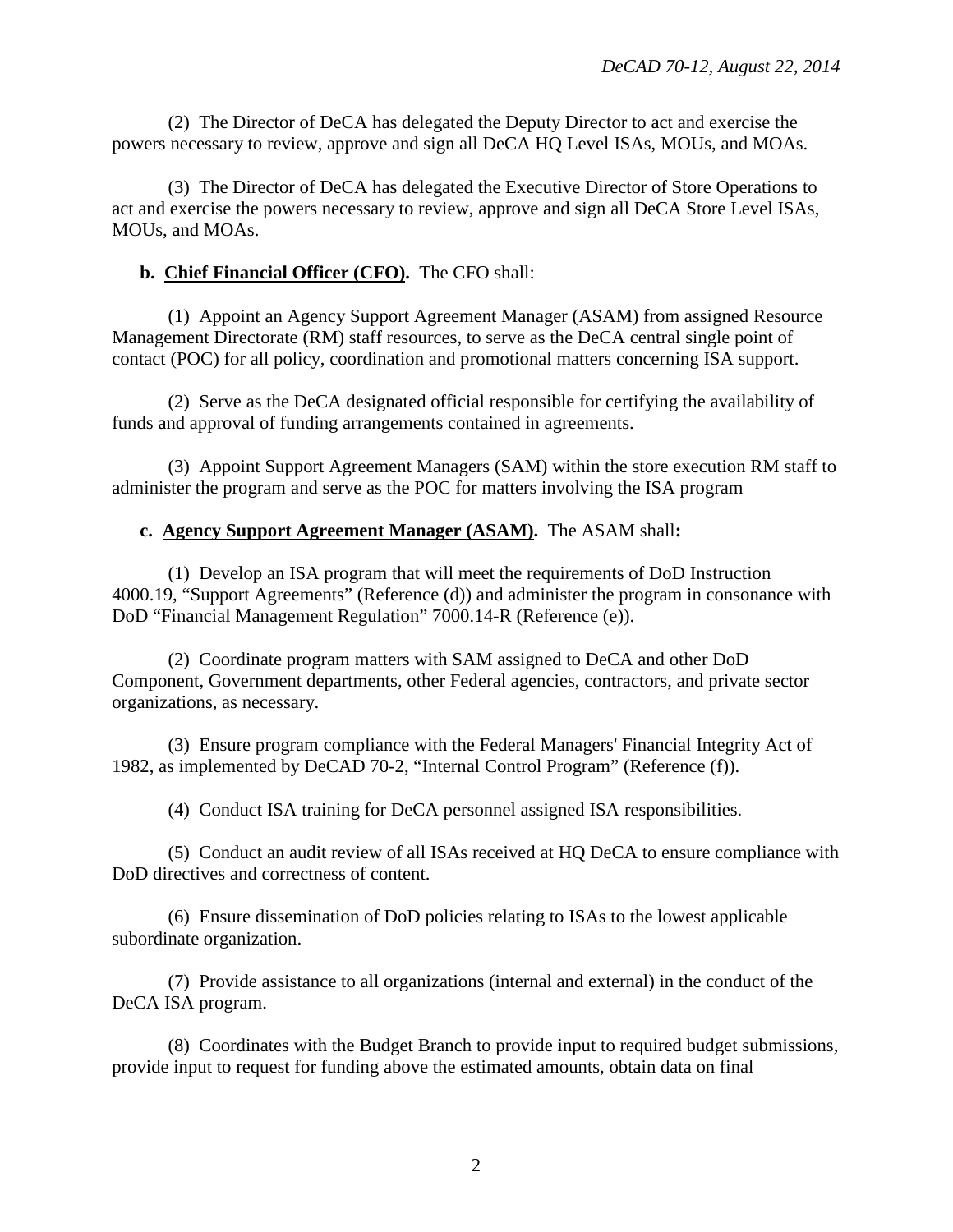reimbursement for each fiscal year, and other functions that facilitate the interdependence of each staff section.

d**. Executive Director of Store Operations.** The Executive Director of SO, or acting designated representative, shall*:* 

- (1) Personally review, approve, and sign all store level ISAs forwarded to HQ DeCA.
- (2) Resolve contested issues or forward to HQ DeCA ASAM if unable to reach solution.

## e**. DeCA organizations subordinate to the Executive Directors shall:**

(1) Designate an individual to administer and promote the ISA program and serve as the POC for the SAM on ISA matters.

(2) Assist the SAM in conducting negotiations for ISA support.

- (3) Assist the SAM in preparing necessary support documentation.
- (4) Forward unresolvable support issues to SAM for resolution.

(5) Assist the SAM in reviewing the cost of each ISA every year. The SAM will amend it, if necessary.

**5. MANAGEMENT CONTROL SYSTEM**: This Directive does contain Management Control provisions that are subject to evaluation and testing as required by DeCAD 70-2 "Internal Control Program," (Reference (f)).

**6. RELEASABILITY. Cleared for public release.** This Directive is available on DeCA's Internet Website at www.commissaries.com.

# **7. EFFECTIVE DATE**: This Directive

a. Is effective August 22, 2014.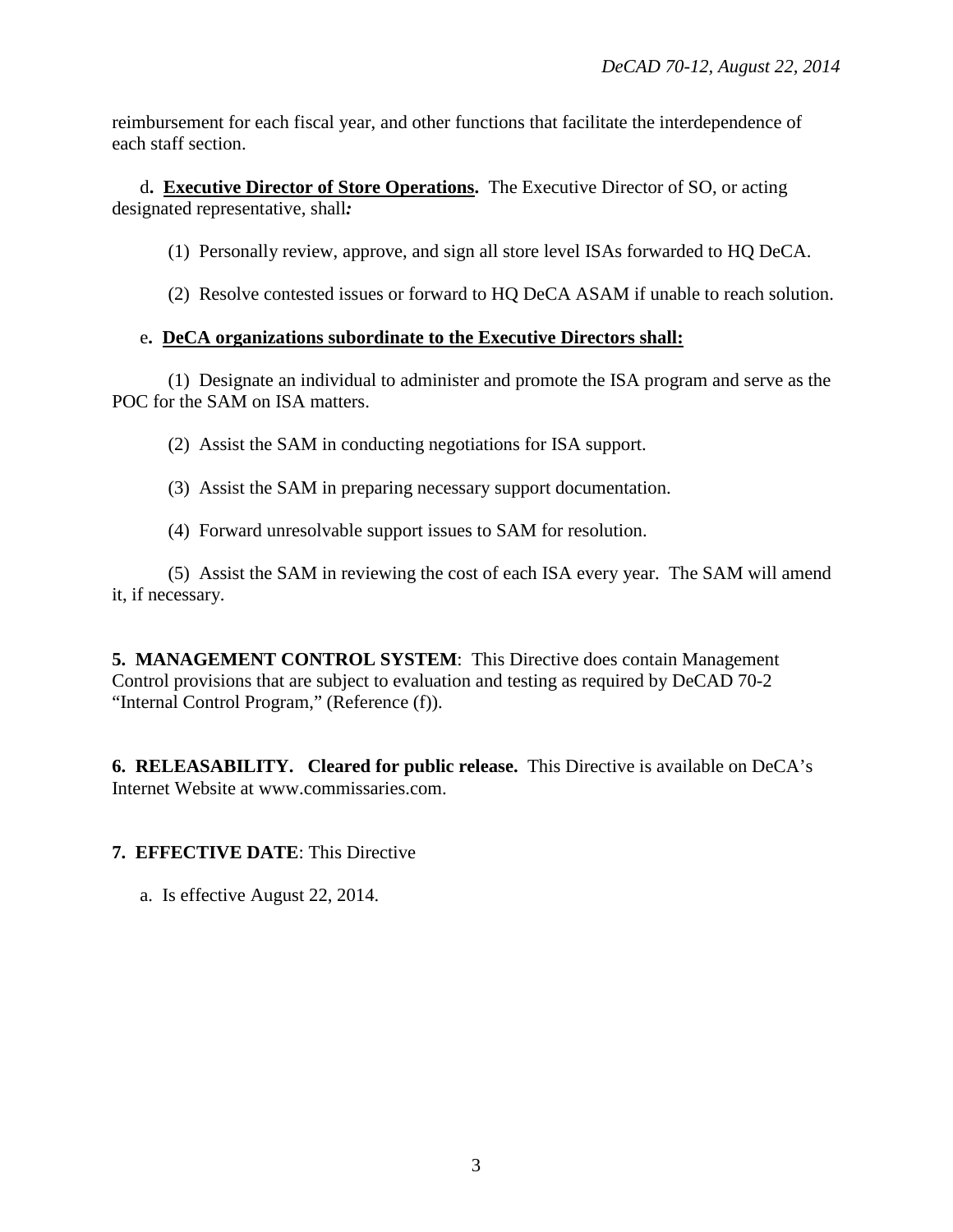b Will expire effective August 22, 2024 and be removed from the DeCA website if it has not been reissued or cancelled by this date IA W DoDI 5025.01 (Reference( g)).

 $7.7$ 

Timothy C. Ford Chief, Executive Services Division

Enclosures:

- 1 References
- 2. Acronyms
- 3. ISA Checklist
- 4. Funding Requirements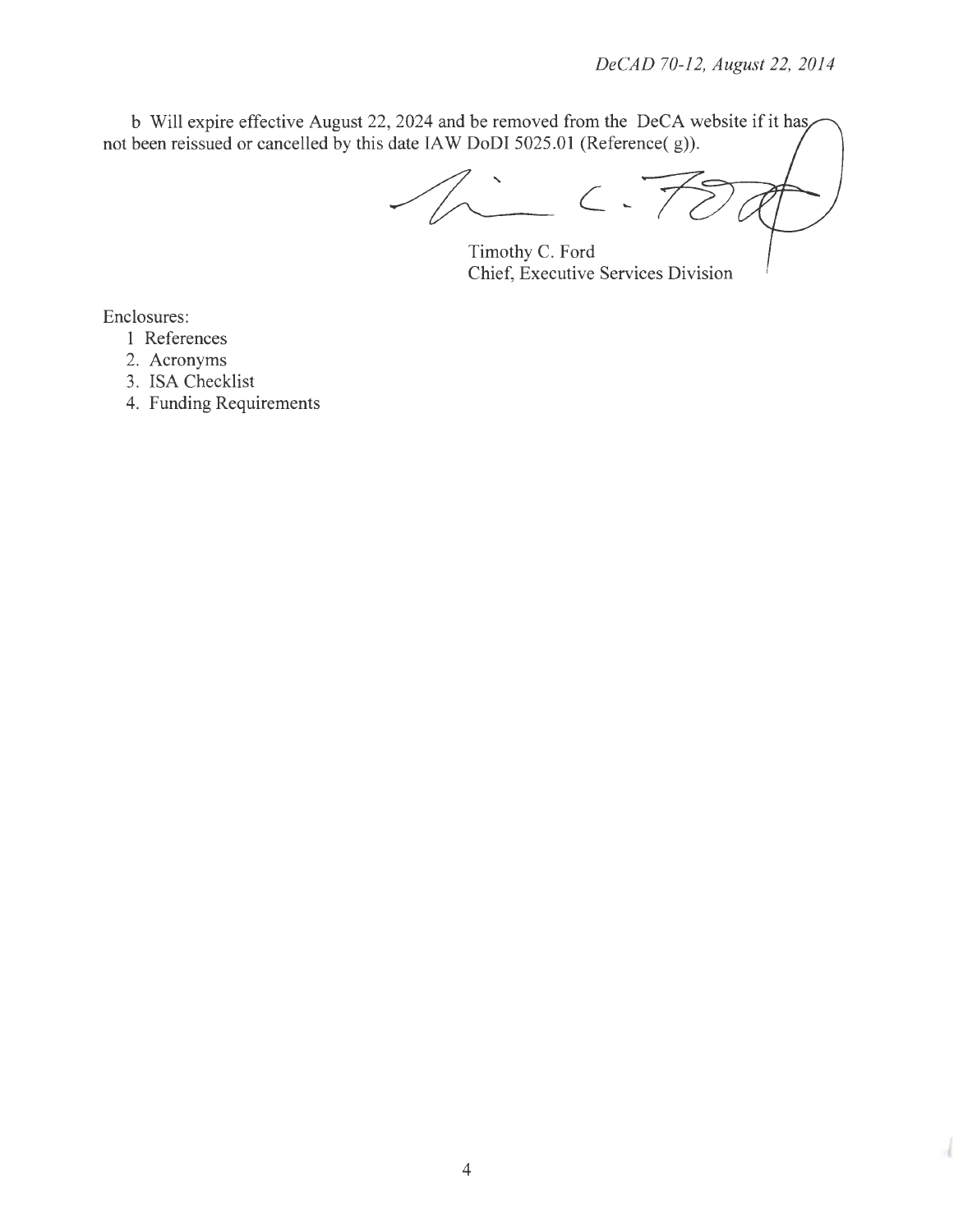#### **REFERENCES**

- (a) DeCAD, 70-12, "Interservice and Intragovernmental Support Agreements (ISA)," September 19, 1997
- (b) DeCA Manual 70-12.1, "Interservice and Intragovernmental Support Agreements (ISA)," August 22, 2014
- (c) DoD Directive 5105.55, "Defense Commissary Agency (DeCA)," March 12, 2008
- (d) DoD Instruction 4000.19, "Support Agreements," April 25, 2013
- (e) DoD "Financial Management Regulation" 7000.14-R
- (f) DeCA Directive 70-2, "Internal Control Program," December 17, 2007
- (g) DoD Instruction 5025.1, "DoD Issuances Program," June 6, 2014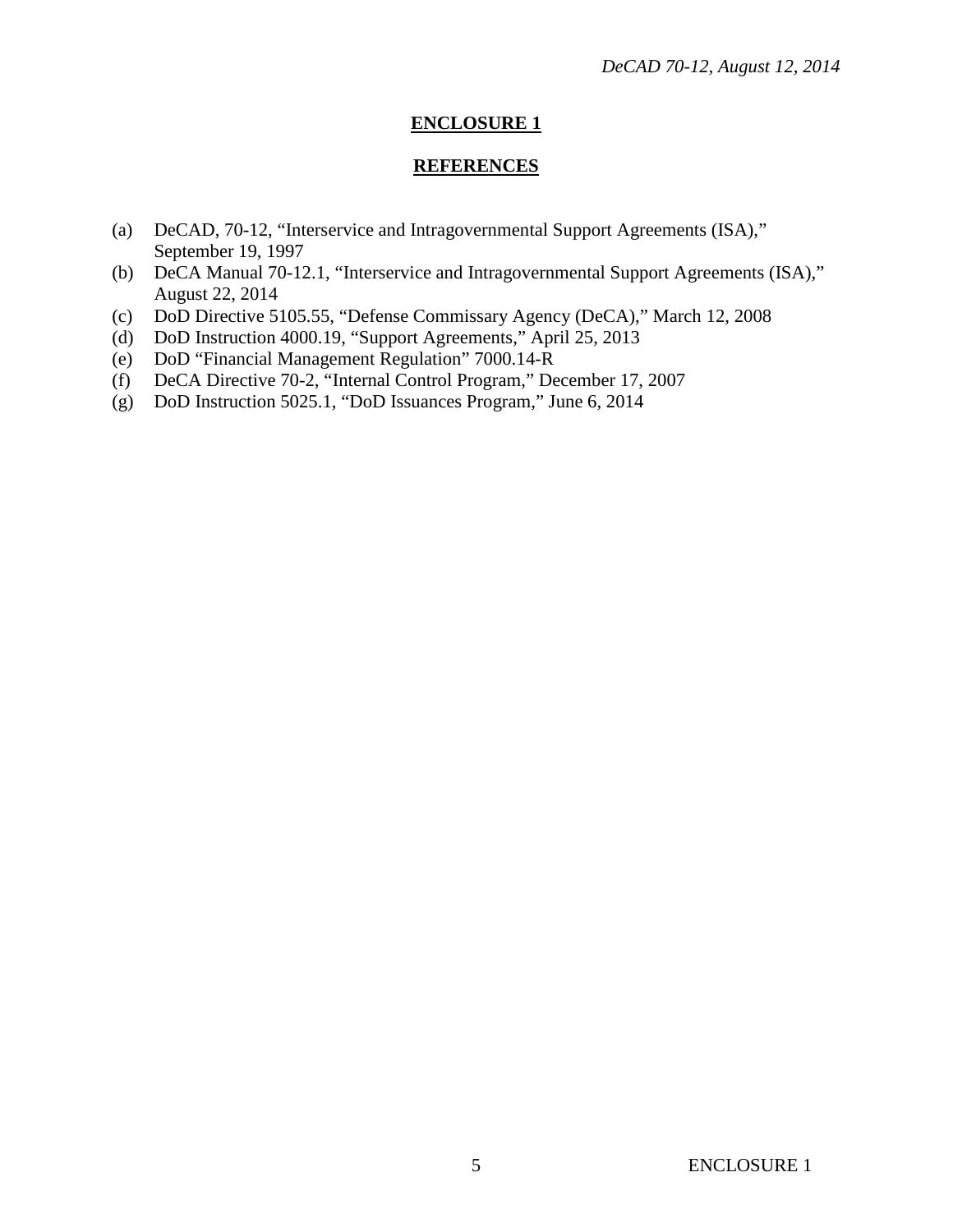# **Acronyms**

| <b>ASAM</b>  | <b>Agency Support Agreement Manager</b>              |
|--------------|------------------------------------------------------|
| <b>CORBS</b> | <b>Store Execution Branch</b>                        |
| <b>DeCA</b>  | Defense Commissary Agency                            |
| <b>DeCAD</b> | <b>Defense Commissary Agency Directive</b>           |
| <b>DeCAM</b> | Defense Commissary Agency Manual                     |
| <b>DoD</b>   | Department of Defense                                |
| HQ           | Headquarters                                         |
| <b>IAW</b>   | In accordance with                                   |
| <b>ISA</b>   | Interservice and Intragovernmental Support Agreement |
| <b>MOA</b>   | Memorandum of Agreement                              |
| <b>MOU</b>   | Memorandum of Understanding                          |
| <b>POC</b>   | Point of contact                                     |
| RM           | <b>Resource Management Directorate</b>               |
| SAM          | Support Agreement Manager                            |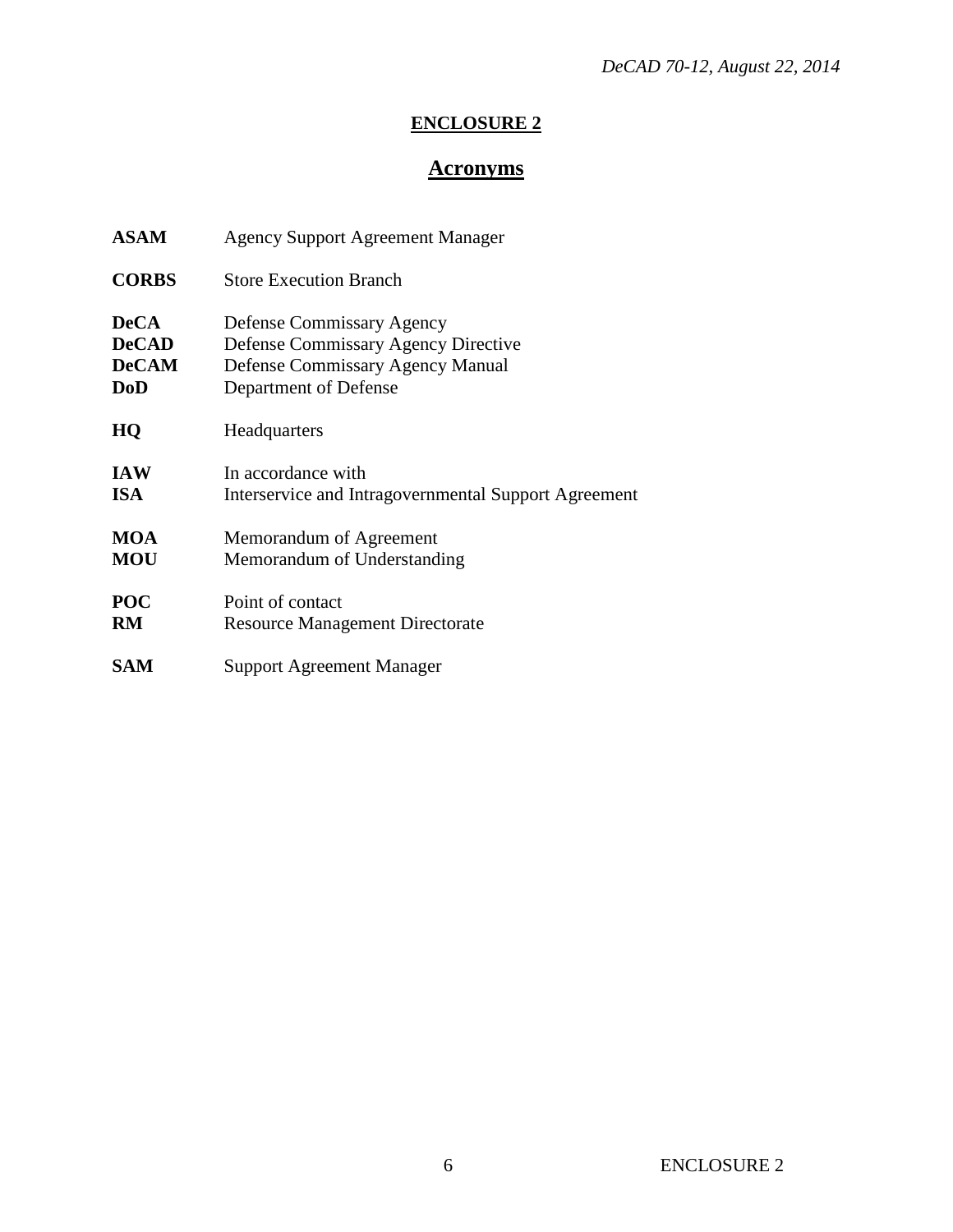# **SUPPORT AGREEMENT CHECKLIST**

|                                                                                                                                                                                                                                                                                 | $\begin{picture}(18,10) \put(0,0){\vector(1,0){100}} \put(15,0){\vector(1,0){100}} \put(15,0){\vector(1,0){100}} \put(15,0){\vector(1,0){100}} \put(15,0){\vector(1,0){100}} \put(15,0){\vector(1,0){100}} \put(15,0){\vector(1,0){100}} \put(15,0){\vector(1,0){100}} \put(15,0){\vector(1,0){100}} \put(15,0){\vector(1,0){100}} \put(15,0){\vector(1,0){100}} \$ |            |                |
|---------------------------------------------------------------------------------------------------------------------------------------------------------------------------------------------------------------------------------------------------------------------------------|---------------------------------------------------------------------------------------------------------------------------------------------------------------------------------------------------------------------------------------------------------------------------------------------------------------------------------------------------------------------|------------|----------------|
| Name of Individual Completing<br><u>Letting</u><br>Letting<br>Letting<br>Letting<br>Letting<br>Letting<br>Letting<br>Letting<br>Letting<br>Letting<br>Letting<br>Letting<br>Letting<br>Letting<br>Letting<br>Letting<br>Letting<br>Letting<br>Letting<br>Letting<br>Letting<br> |                                                                                                                                                                                                                                                                                                                                                                     |            |                |
| <b>ITEM</b>                                                                                                                                                                                                                                                                     |                                                                                                                                                                                                                                                                                                                                                                     | <b>YES</b> | N <sub>O</sub> |
| 1. Block 1: Is the agreement number listed?                                                                                                                                                                                                                                     |                                                                                                                                                                                                                                                                                                                                                                     |            |                |
| 2. Block 2: If there was a previous agreement, as the previous agreement<br>referenced?                                                                                                                                                                                         |                                                                                                                                                                                                                                                                                                                                                                     |            |                |
| 3. Block 3: Is effective date listed (YYMMDD)?                                                                                                                                                                                                                                  |                                                                                                                                                                                                                                                                                                                                                                     |            |                |
| 4. Block 4: Is expiration date listed? (May be INDEFINITE)                                                                                                                                                                                                                      |                                                                                                                                                                                                                                                                                                                                                                     |            |                |
| 5. Block 5a: Is the complete mailing address of the supplier listed?                                                                                                                                                                                                            |                                                                                                                                                                                                                                                                                                                                                                     |            |                |
| 6. Block 5b: Is the Major Command of the supplying activity listed?                                                                                                                                                                                                             |                                                                                                                                                                                                                                                                                                                                                                     |            |                |
| 7. Block 6a: Is the complete mailing address of the receiver listed?                                                                                                                                                                                                            |                                                                                                                                                                                                                                                                                                                                                                     |            |                |
| 8. Block 6b: Is the Major Command of the receiving activity listed?                                                                                                                                                                                                             |                                                                                                                                                                                                                                                                                                                                                                     |            |                |
| 9. Block 7a: Is the support required by the receiver clearly defined (terms<br>and conditions)?                                                                                                                                                                                 |                                                                                                                                                                                                                                                                                                                                                                     |            |                |
| 10. Block 7b: Is the methodology for computing the incremental<br>reimbursement cost listed or provided the funding annex?                                                                                                                                                      |                                                                                                                                                                                                                                                                                                                                                                     |            |                |
| 11. Block 7c: Are all annual estimated incremental costs incurred by<br>supplier entered?                                                                                                                                                                                       |                                                                                                                                                                                                                                                                                                                                                                     |            |                |
| 12. Blocks 8a, 8b, 8c, 8c(1) thru 8c(5): Has the supplying component<br>completed?                                                                                                                                                                                              |                                                                                                                                                                                                                                                                                                                                                                     |            |                |
| 13. Blocks 9a and 9b: Has DeCA/SAM completed?                                                                                                                                                                                                                                   |                                                                                                                                                                                                                                                                                                                                                                     |            |                |
| 14 Blocks 9c(1) thru 9c(5): Has Executive Director, Store Operations<br>completed?                                                                                                                                                                                              |                                                                                                                                                                                                                                                                                                                                                                     |            |                |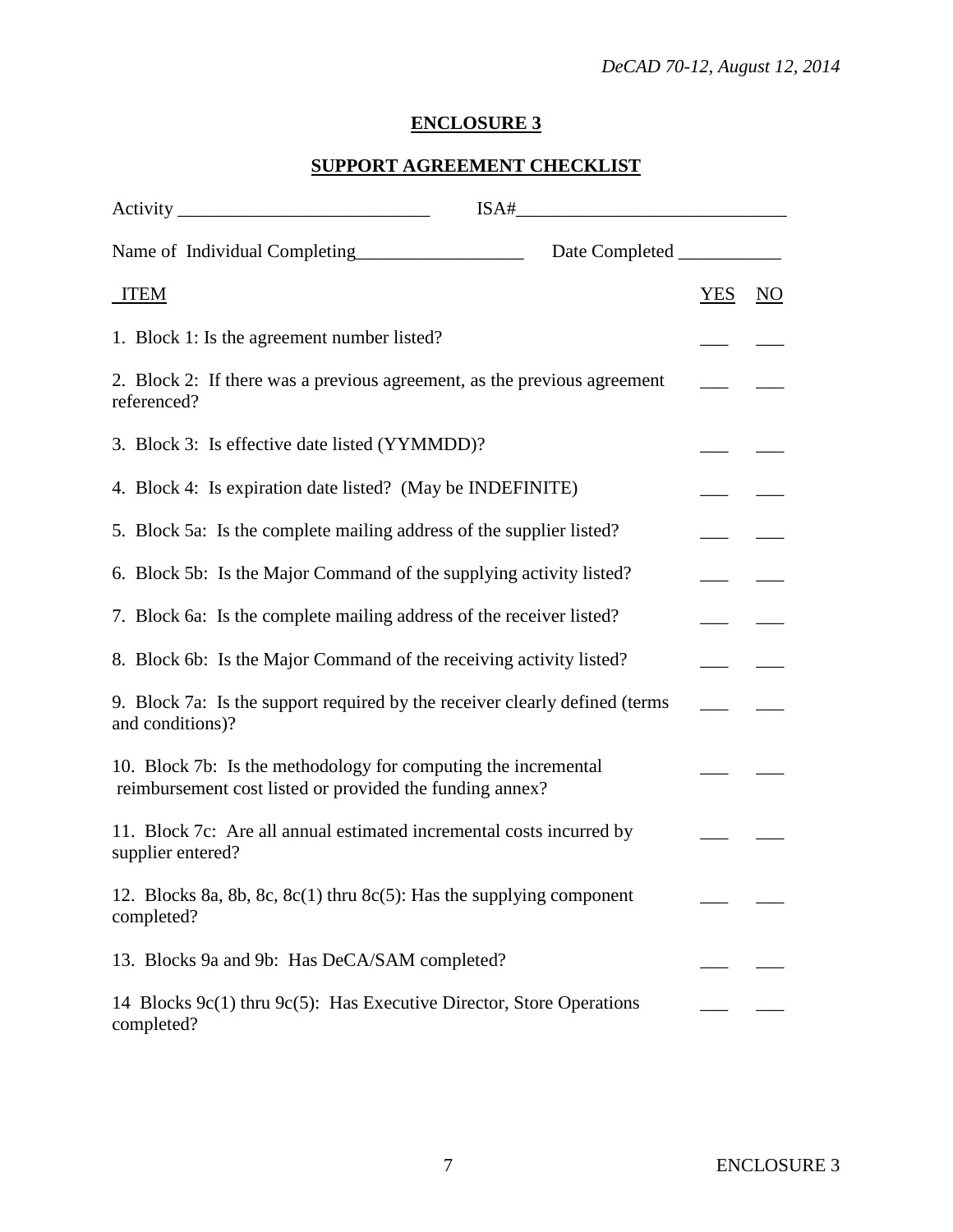| 15. Block 11b: Is this entry the appropriate organization name and office<br>symbol of the support agreement coordinator for the receiving activity?                                                     |  |
|----------------------------------------------------------------------------------------------------------------------------------------------------------------------------------------------------------|--|
| 16. Block 11c: Is this entry the appropriate organization name and office<br>symbol of the servicing finance and accounting office?                                                                      |  |
| 17. Block 12: If required, does the Specific Provisions clearly define the<br>unique requirements?                                                                                                       |  |
| 18. Block 12: Are the specific identifiers for the DeCA receiver facility<br>clearly defined (i.e., building #, square footage, common/sole use of<br>building and/or parking lot, population, and POC)? |  |
| 19. Does the ISA contain a Funding Annex? Does the annex include a cost<br>basis for each reimbursable service provided?                                                                                 |  |